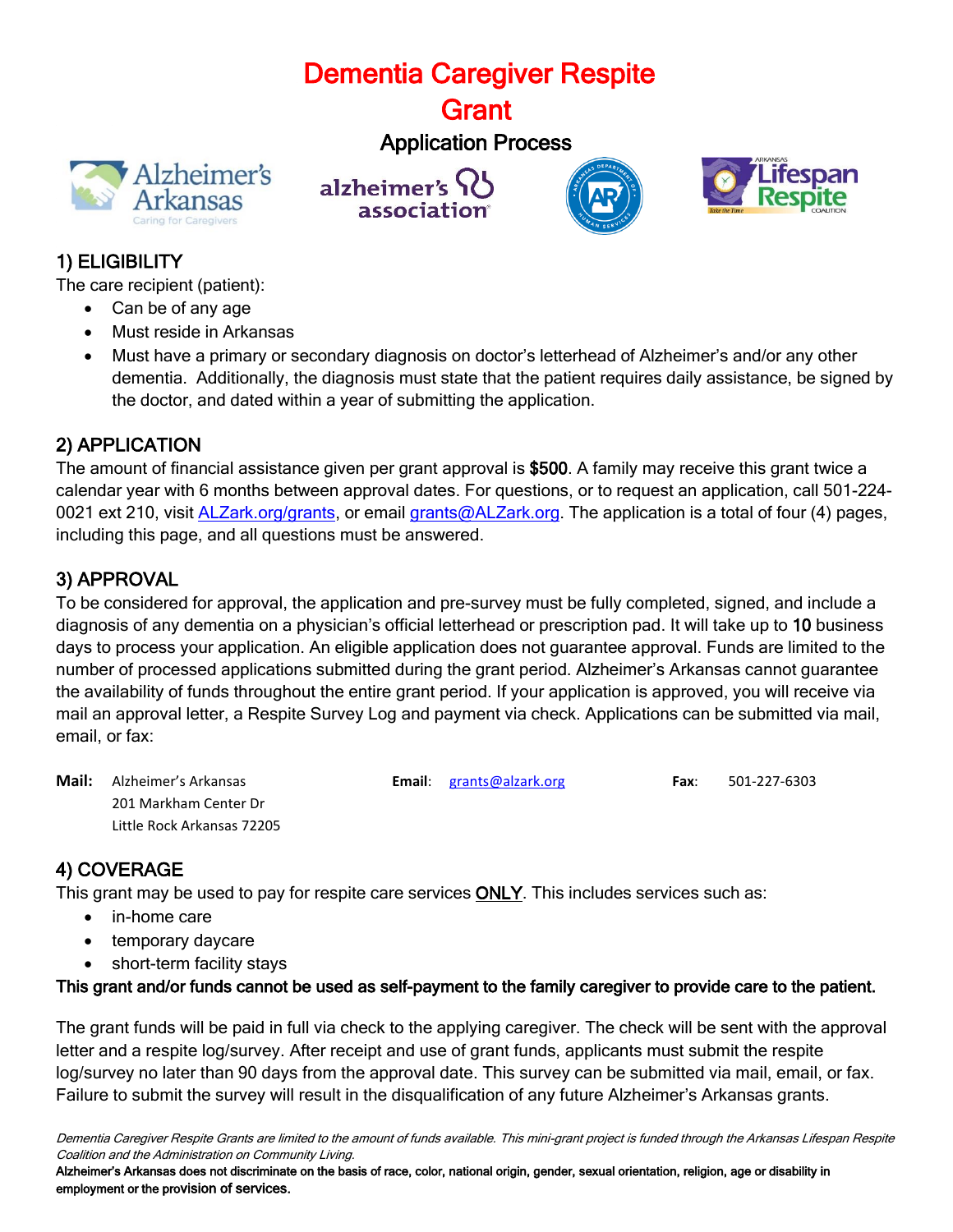

GRANT PERIOD April 2022 to June 2023 **PLEASE COMPLETE ALL INFORMATION AND PRINT CLEARLY**

#### **Caregiver Information (unpaid person providing care to patient)**

|                                                                                                           | First |      | Middle | Last                                    |  |
|-----------------------------------------------------------------------------------------------------------|-------|------|--------|-----------------------------------------|--|
|                                                                                                           |       |      |        | Gender: $\square$ Male $\square$ Female |  |
| Month Day                                                                                                 |       | Year |        |                                         |  |
|                                                                                                           |       |      |        |                                         |  |
| City: ____________________________State: __________Zip: _______________County: __________________________ |       |      |        |                                         |  |
|                                                                                                           |       |      |        |                                         |  |
| City: ____________________________State: __________Zip: _______________County: __________________________ |       |      |        |                                         |  |
|                                                                                                           |       |      |        |                                         |  |

*Your answers to the following questions do not affect eligibility status of receiving this grant; however, each question must be answered.*

| <b>Marital Status:</b><br>$\Box$ Married<br>$\Box$ Divorced<br>$\square$ Separated<br>$\Box$ Single<br>$\square$ Widowed<br><b>Military Status:</b><br>$\Box$ Active Duty<br>$\Box$ Retired<br>$\Box$ Veteran<br>$\square$ None |  | <b>Ethnicity:</b><br>$\Box$ Hispanic or Latino<br>$\Box$ Not Hispanic or Latino<br>Race:<br>$\square$ White<br>$\Box$ Black/African American<br>$\Box$ American Indian<br>$\square$ Asian<br>$\Box$ Hispanic<br>$\Box$ Other |  | Relationship to the patient:<br>How many hours of care do you provide daily?<br>How did you hear about this grant?<br>Employment Status: □ Employed □ Unemployed<br>Annual Household Income: \$<br>Have you received a respite assistance grant in the past 12<br>months? $\Box$ Yes $\Box$ No<br>If so, from where? |
|---------------------------------------------------------------------------------------------------------------------------------------------------------------------------------------------------------------------------------|--|------------------------------------------------------------------------------------------------------------------------------------------------------------------------------------------------------------------------------|--|----------------------------------------------------------------------------------------------------------------------------------------------------------------------------------------------------------------------------------------------------------------------------------------------------------------------|
|---------------------------------------------------------------------------------------------------------------------------------------------------------------------------------------------------------------------------------|--|------------------------------------------------------------------------------------------------------------------------------------------------------------------------------------------------------------------------------|--|----------------------------------------------------------------------------------------------------------------------------------------------------------------------------------------------------------------------------------------------------------------------------------------------------------------------|

**For what kind of respite assistance are you applying:**  $\square$  In Home Care  $\square$  Temporary Day Care  $\square$  Short-Term Facility Stay

**Your privacy is important to us, please visit ALZark.org/grants to view our full privacy statement. Are there any individuals, other than you, with whom we may share grant information? Please list in the space below:**

**\_\_\_\_\_\_\_\_\_\_\_\_\_\_\_\_\_\_\_\_\_\_\_\_\_\_\_\_\_\_\_\_\_\_\_\_\_\_\_\_\_\_\_\_\_\_\_\_\_\_\_\_\_\_\_\_\_\_\_\_\_\_\_\_\_\_\_\_\_\_\_\_\_\_\_\_\_\_\_\_\_\_\_\_\_\_\_\_\_\_\_\_\_\_\_\_\_\_\_\_**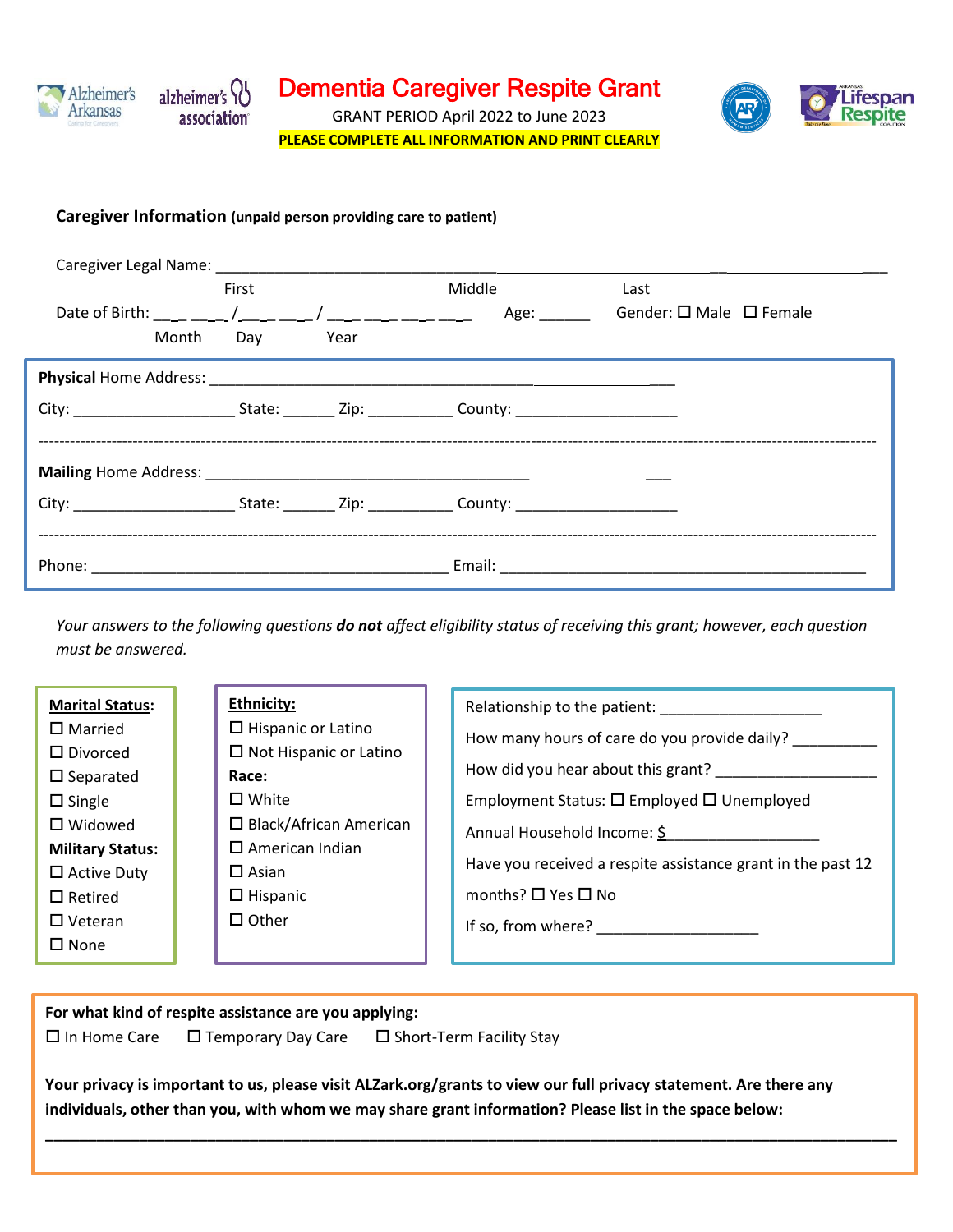

Dementia Caregiver Respite Grant



GRANT PERIOD April 2022 to June 2023 **PLEASE COMPLETE ALL INFORMATION AND PRINT CLEARLY**

### **Care Recipient (Patient) Information**

|  |           | First |        | Middle                                                                                                    | Last                                    |  |
|--|-----------|-------|--------|-----------------------------------------------------------------------------------------------------------|-----------------------------------------|--|
|  |           |       |        | Age:                                                                                                      | Gender: $\square$ Male $\square$ Female |  |
|  | Month Day |       | - Year |                                                                                                           |                                         |  |
|  |           |       |        |                                                                                                           |                                         |  |
|  |           |       |        | City: _____________________________State: __________Zip: _______________County: _________________________ |                                         |  |
|  |           |       |        |                                                                                                           |                                         |  |
|  |           |       |        | City: ____________________________State: __________Zip: _______________County: __________________________ |                                         |  |
|  |           |       |        |                                                                                                           |                                         |  |

*Your answers to the following questions do not affect eligibility status of receiving this grant; however, each question must be answered.*

**For what kind of respite assistance are you applying:**  $\square$  In Home Care  $\square$  Temporary Day Care  $\square$  Short-Term Facility Stay

**Are there any individuals, other than you, with whom we may share grant information? Your privacy is important to us, please visit ALZark.org/grants to view our full privacy statement. Please list in the space below:**

**\_\_\_\_\_\_\_\_\_\_\_\_\_\_\_\_\_\_\_\_\_\_\_\_\_\_\_\_\_\_\_\_\_\_\_\_\_\_\_\_\_\_\_\_\_\_\_\_\_\_\_\_\_\_\_\_\_\_\_\_\_\_\_\_\_\_\_\_\_\_\_\_\_\_\_\_\_\_\_\_\_\_\_\_\_\_\_\_\_\_\_\_\_\_\_\_\_\_\_\_**